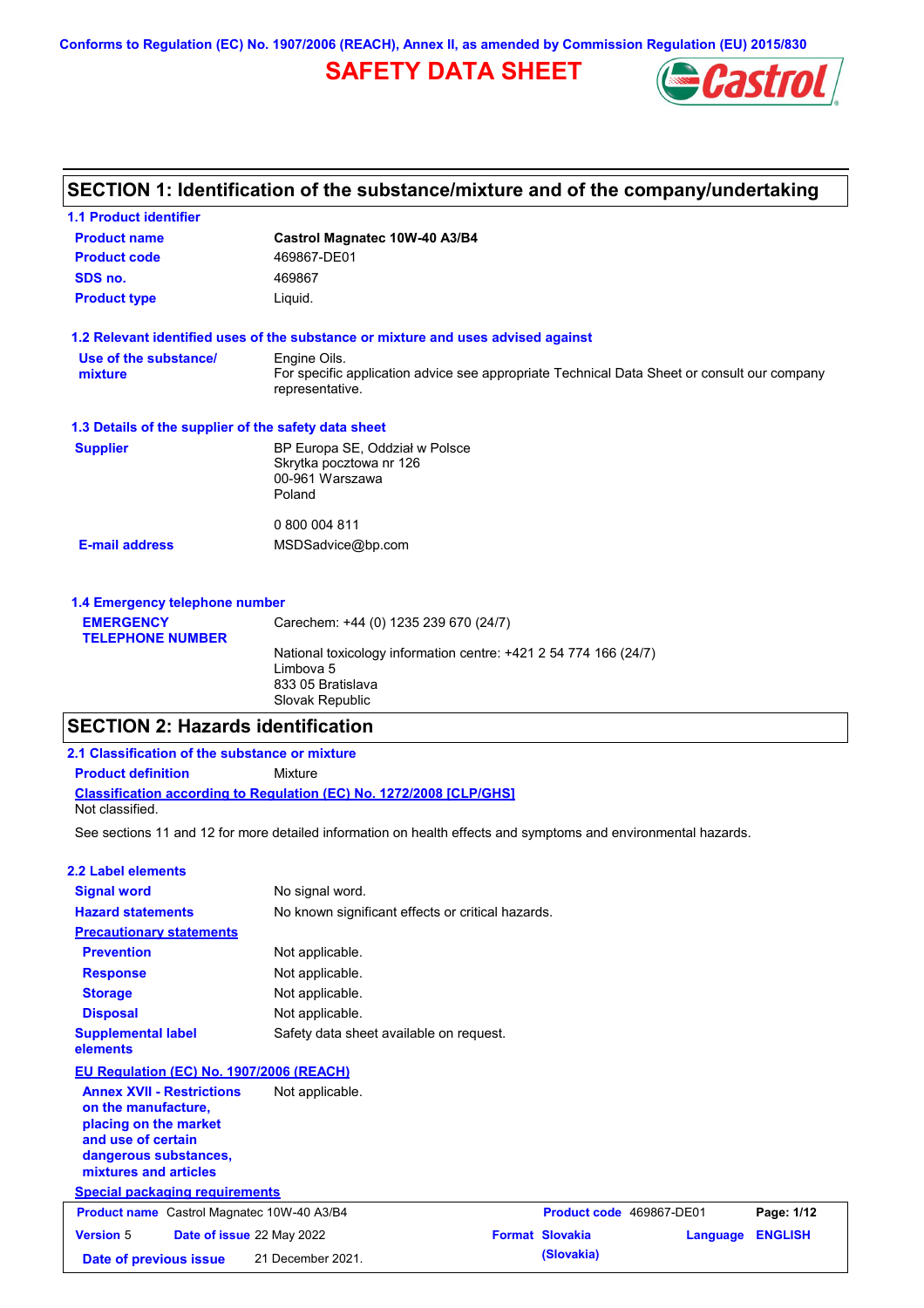## **SECTION 2: Hazards identification**

| <b>Containers to be fitted</b><br>with child-resistant<br>fastenings                                                     | Not applicable.                                                                                                                                                                                                                 |  |  |  |
|--------------------------------------------------------------------------------------------------------------------------|---------------------------------------------------------------------------------------------------------------------------------------------------------------------------------------------------------------------------------|--|--|--|
| <b>Tactile warning of danger</b><br>Not applicable.                                                                      |                                                                                                                                                                                                                                 |  |  |  |
| 2.3 Other hazards                                                                                                        |                                                                                                                                                                                                                                 |  |  |  |
| <b>Results of PBT and vPvB</b><br>assessment                                                                             | Product does not meet the criteria for PBT or vPvB according to Regulation (EC) No. 1907/2006,<br>Annex XIII.                                                                                                                   |  |  |  |
| <b>Product meets the criteria</b><br>for PBT or vPvB according<br>to Regulation (EC) No.<br><b>1907/2006, Annex XIII</b> | This mixture does not contain any substances that are assessed to be a PBT or a vPvB.                                                                                                                                           |  |  |  |
| Other hazards which do<br>not result in classification                                                                   | Defatting to the skin.<br><b>USED ENGINE OILS</b><br>Used engine oil may contain hazardous components which have the potential to cause skin<br>cancer.<br>See Toxicological Information, section 11 of this Safety Data Sheet. |  |  |  |
|                                                                                                                          | Experimental data on one or more of the components has been used to determine all or part of<br>the hazard classification of this product.                                                                                      |  |  |  |

## **SECTION 3: Composition/information on ingredients**

Mixture

### **3.2 Mixtures**

#### **Product definition**

Highly refined base oil (IP 346 DMSO extract < 3%). Proprietary performance additives.

| <b>Product/ingredient</b><br>name                                                             | <b>Identifiers</b>                                                                                       | $\frac{9}{6}$ | <b>Regulation (EC) No.</b><br>1272/2008 [CLP]                      | <b>Type</b> |
|-----------------------------------------------------------------------------------------------|----------------------------------------------------------------------------------------------------------|---------------|--------------------------------------------------------------------|-------------|
| Distillates (petroleum), hydrotreated<br>heavy paraffinic                                     | REACH #: 01-2119484627-25 $\ge$ 75 - $\le$ 90<br>EC: 265-157-1<br>CAS: 64742-54-7<br>Index: 649-467-00-8 |               | Not classified.                                                    | $[2]$       |
| Distillates (petroleum), solvent-<br>dewaxed heavy paraffinic                                 | REACH #: 01-2119471299-27 ≤10<br>$EC: 265-169-7$<br>CAS: 64742-65-0<br>Index: 649-474-00-6               |               | Not classified.                                                    | $[2]$       |
| Distillates (petroleum), hydrotreated<br>heavy paraffinic                                     | REACH #: 01-2119484627-25 ≤5<br>EC: 265-157-1<br>CAS: 64742-54-7<br>Index: 649-467-00-8                  |               | Asp. Tox. 1, H304                                                  | [1] [2]     |
| Phosphorodithioic acid, mixed O.O-bis<br>(1,3-dimethylbutyl and iso-Pr) esters,<br>zinc salts | REACH #: 01-2119493626-26<br>EC: 283-392-8<br>CAS: 84605-29-8                                            | -≤3           | Skin Irrit. 2, H315<br>Eye Dam. 1, H318<br>Aquatic Chronic 2, H411 | [1] [2]     |

**See Section 16 for the full text of the H statements declared above.**

### **Type**

[1] Substance classified with a health or environmental hazard

[2] Substance with a workplace exposure limit

[3] Substance meets the criteria for PBT according to Regulation (EC) No. 1907/2006, Annex XIII

**Date of previous issue (Slovakia)** 21 December 2021.

[4] Substance meets the criteria for vPvB according to Regulation (EC) No. 1907/2006, Annex XIII

[5] Substance of equivalent concern

[6] Additional disclosure due to company policy

Occupational exposure limits, if available, are listed in Section 8.

## **SECTION 4: First aid measures**

### **4.1 Description of first aid measures**

| Eye contact         |                                                                                                                                                                                                                                        | In case of contact, immediately flush eyes with plenty of water for at least 15 minutes. Eyelids<br>should be held away from the eyeball to ensure thorough rinsing. Check for and remove any<br>contact lenses. Get medical attention. |                          |          |                |
|---------------------|----------------------------------------------------------------------------------------------------------------------------------------------------------------------------------------------------------------------------------------|-----------------------------------------------------------------------------------------------------------------------------------------------------------------------------------------------------------------------------------------|--------------------------|----------|----------------|
| <b>Skin contact</b> | Wash skin thoroughly with soap and water or use recognised skin cleanser. Remove<br>contaminated clothing and shoes. Wash clothing before reuse. Clean shoes thoroughly before<br>reuse. Get medical attention if irritation develops. |                                                                                                                                                                                                                                         |                          |          |                |
|                     | <b>Product name</b> Castrol Magnatec 10W-40 A3/B4                                                                                                                                                                                      |                                                                                                                                                                                                                                         | Product code 469867-DE01 |          | Page: 2/12     |
| <b>Version 5</b>    | Date of issue 22 May 2022                                                                                                                                                                                                              |                                                                                                                                                                                                                                         | <b>Format Slovakia</b>   | Language | <b>ENGLISH</b> |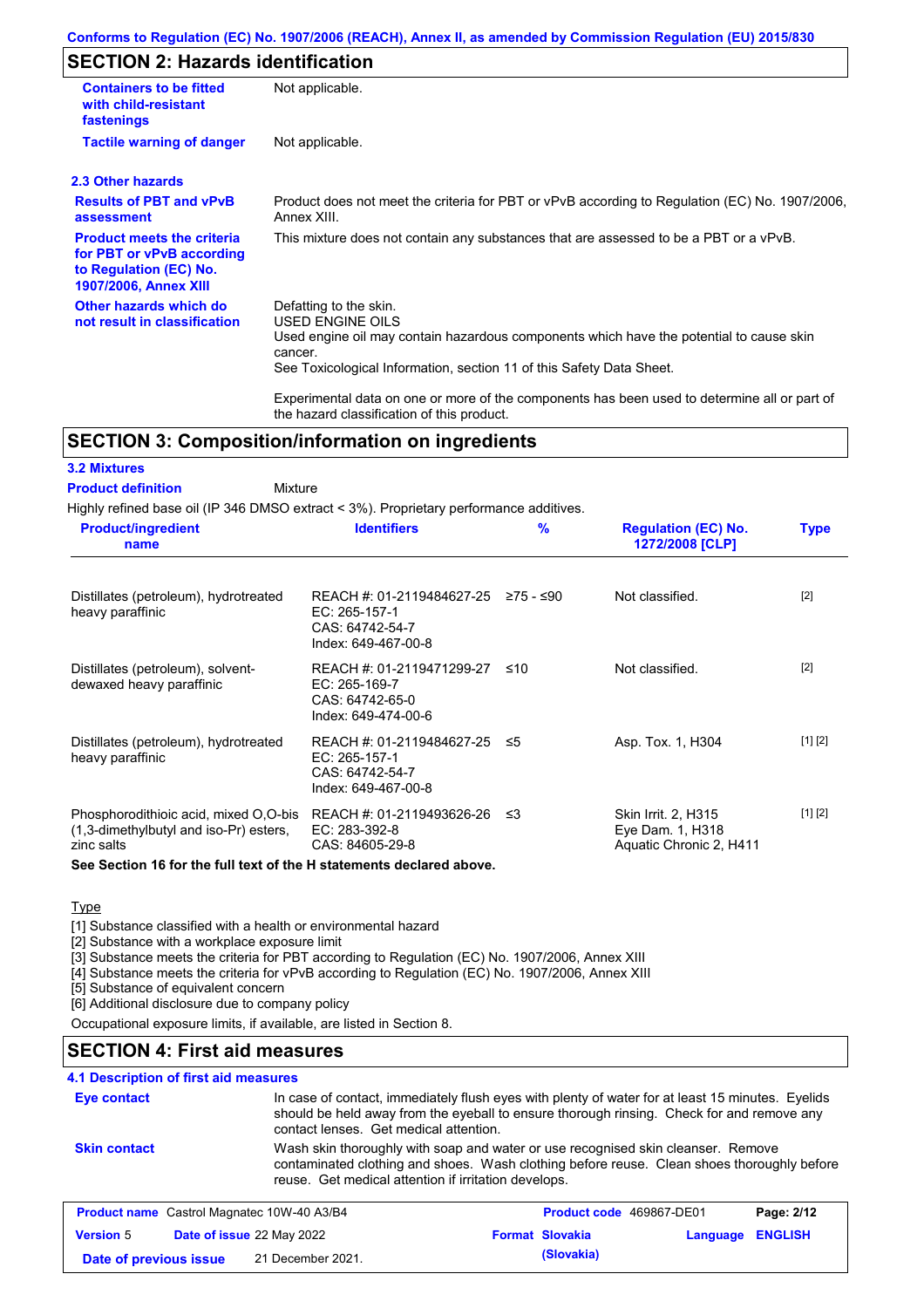### **Conforms to Regulation (EC) No. 1907/2006 (REACH), Annex II, as amended by Commission Regulation (EU) 2015/830**

## **SECTION 4: First aid measures**

| <b>Inhalation</b>                 | If inhaled, remove to fresh air. In case of inhalation of decomposition products in a fire,<br>symptoms may be delayed. The exposed person may need to be kept under medical<br>surveillance for 48 hours. Get medical attention if symptoms occur. |
|-----------------------------------|-----------------------------------------------------------------------------------------------------------------------------------------------------------------------------------------------------------------------------------------------------|
| Ingestion                         | Do not induce vomiting unless directed to do so by medical personnel. Get medical attention if<br>symptoms occur.                                                                                                                                   |
| <b>Protection of first-aiders</b> | No action shall be taken involving any personal risk or without suitable training. It may be<br>dangerous to the person providing aid to give mouth-to-mouth resuscitation.                                                                         |

### **4.2 Most important symptoms and effects, both acute and delayed**

See Section 11 for more detailed information on health effects and symptoms. **Potential acute health effects Inhalation** Exposure to decomposition products may cause a health hazard. Serious effects may be delayed following exposure. **Ingestion** No known significant effects or critical hazards. **Skin contact** Defatting to the skin. May cause skin dryness and irritation. **Eye contact** Not classified as an eye irritant. Based on data available for this or related materials. **Delayed and immediate effects as well as chronic effects from short and long-term exposure Inhalation Ingestion Skin contact Eye contact** Overexposure to the inhalation of airborne droplets or aerosols may cause irritation of the respiratory tract. Ingestion of large quantities may cause nausea and diarrhoea. Prolonged or repeated contact can defat the skin and lead to irritation and/or dermatitis. Potential risk of transient stinging or redness if accidental eye contact occurs.

#### **4.3 Indication of any immediate medical attention and special treatment needed**

| Notes to physician | Treatment should in general be symptomatic and directed to relieving any effects.   |
|--------------------|-------------------------------------------------------------------------------------|
|                    | In case of inhalation of decomposition products in a fire, symptoms may be delayed. |
|                    | The exposed person may need to be kept under medical surveillance for 48 hours.     |

## **SECTION 5: Firefighting measures**

| 5.1 Extinguishing media                                                                                                                                                                                                                                                                                                                                                                                                       |                                                                                                                |  |  |  |
|-------------------------------------------------------------------------------------------------------------------------------------------------------------------------------------------------------------------------------------------------------------------------------------------------------------------------------------------------------------------------------------------------------------------------------|----------------------------------------------------------------------------------------------------------------|--|--|--|
| In case of fire, use foam, dry chemical or carbon dioxide extinguisher or spray.<br><b>Suitable extinguishing</b><br>media                                                                                                                                                                                                                                                                                                    |                                                                                                                |  |  |  |
| <b>Unsuitable extinguishing</b><br>media                                                                                                                                                                                                                                                                                                                                                                                      | Do not use water jet. The use of a water jet may cause the fire to spread by splashing the<br>burning product. |  |  |  |
| 5.2 Special hazards arising from the substance or mixture                                                                                                                                                                                                                                                                                                                                                                     |                                                                                                                |  |  |  |
| <b>Hazards from the</b><br>In a fire or if heated, a pressure increase will occur and the container may burst.<br>substance or mixture                                                                                                                                                                                                                                                                                        |                                                                                                                |  |  |  |
| Combustion products may include the following:<br><b>Hazardous combustion</b><br>carbon oxides $(CO, CO2)$ (carbon monoxide, carbon dioxide)<br>products<br>nitrogen oxides ( $NO$ , $NO2$ etc.)                                                                                                                                                                                                                              |                                                                                                                |  |  |  |
| 5.3 Advice for firefighters                                                                                                                                                                                                                                                                                                                                                                                                   |                                                                                                                |  |  |  |
| No action shall be taken involving any personal risk or without suitable training. Promptly<br><b>Special precautions for</b><br>isolate the scene by removing all persons from the vicinity of the incident if there is a fire.<br>fire-fighters                                                                                                                                                                             |                                                                                                                |  |  |  |
| Fire-fighters should wear appropriate protective equipment and self-contained breathing<br><b>Special protective</b><br>apparatus (SCBA) with a full face-piece operated in positive pressure mode. Clothing for fire-<br>equipment for fire-fighters<br>fighters (including helmets, protective boots and gloves) conforming to European standard EN<br>469 will provide a basic level of protection for chemical incidents. |                                                                                                                |  |  |  |

### **SECTION 6: Accidental release measures**

| For non-emergency<br>personnel | 6.1 Personal precautions, protective equipment and emergency procedures<br>No action shall be taken involving any personal risk or without suitable training. Evacuate<br>surrounding areas. Keep unnecessary and unprotected personnel from entering. Do not touch<br>or walk through spilt material. Floors may be slippery; use care to avoid falling. Put on<br>appropriate personal protective equipment. |
|--------------------------------|----------------------------------------------------------------------------------------------------------------------------------------------------------------------------------------------------------------------------------------------------------------------------------------------------------------------------------------------------------------------------------------------------------------|
| For emergency responders       | Entry into a confined space or poorly ventilated area contaminated with vapour, mist or fume is<br>extremely hazardous without the correct respiratory protective equipment and a safe system of<br>work. Wear self-contained breathing apparatus. Wear a suitable chemical protective suit.<br>Chemical resistant boots. See also the information in "For non-emergency personnel".                           |

| <b>Product name</b> Castrol Magnatec 10W-40 A3/B4 |  | <b>Product code</b> 469867-DE01  |  | Page: 3/12             |                         |  |
|---------------------------------------------------|--|----------------------------------|--|------------------------|-------------------------|--|
| <b>Version 5</b>                                  |  | <b>Date of issue 22 May 2022</b> |  | <b>Format Slovakia</b> | <b>Language ENGLISH</b> |  |
| Date of previous issue                            |  | 21 December 2021.                |  | (Slovakia)             |                         |  |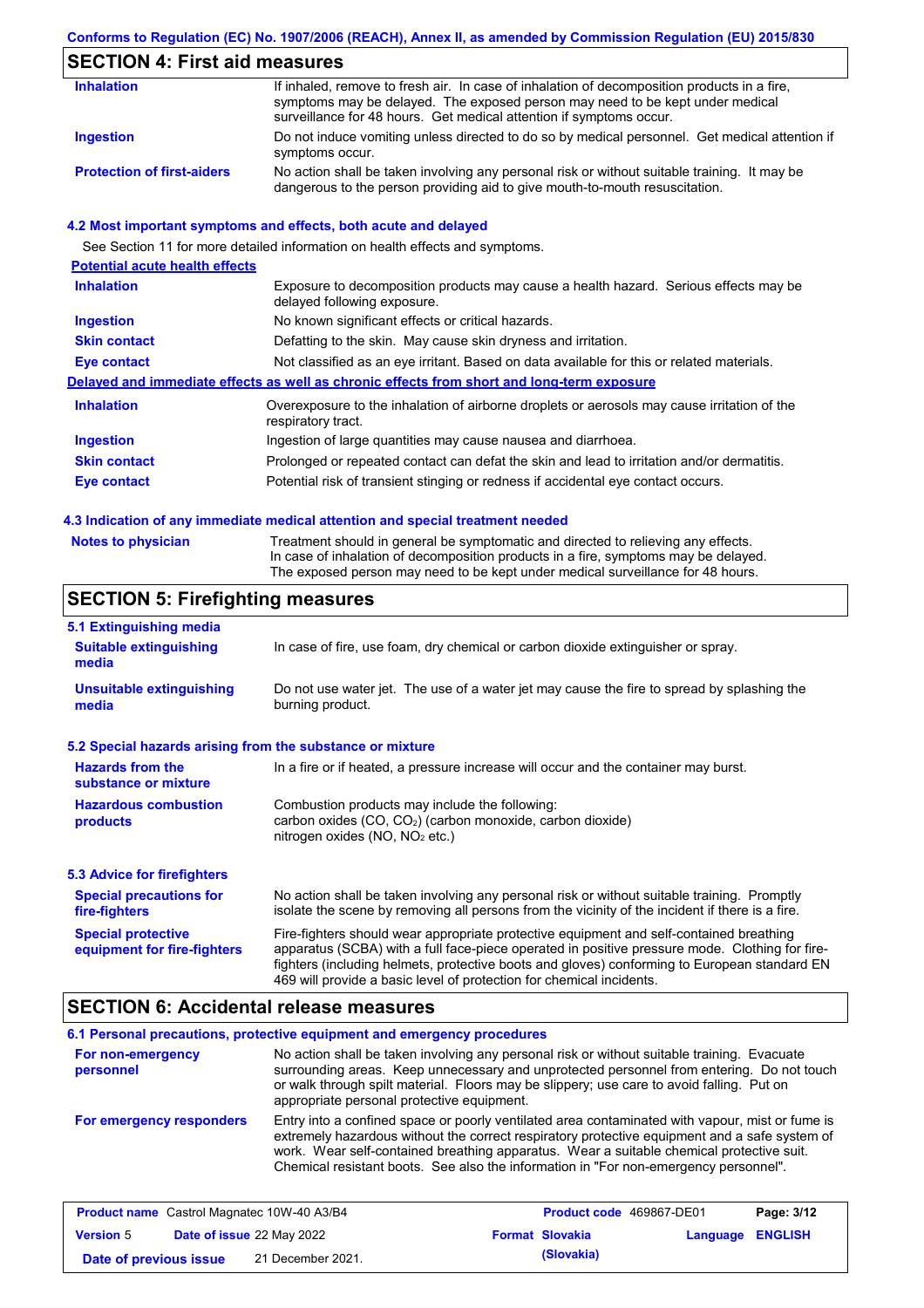# **SECTION 6: Accidental release measures**

| <b>6.2 Environmental</b><br><b>precautions</b> | Avoid dispersal of spilt material and runoff and contact with soil, waterways, drains and sewers.<br>Inform the relevant authorities if the product has caused environmental pollution (sewers,<br>waterways, soil or air).                                                                                                                                                                    |  |  |
|------------------------------------------------|------------------------------------------------------------------------------------------------------------------------------------------------------------------------------------------------------------------------------------------------------------------------------------------------------------------------------------------------------------------------------------------------|--|--|
|                                                | 6.3 Methods and material for containment and cleaning up                                                                                                                                                                                                                                                                                                                                       |  |  |
| <b>Small spill</b>                             | Stop leak if without risk. Move containers from spill area. Absorb with an inert material and<br>place in an appropriate waste disposal container. Dispose of via a licensed waste disposal<br>contractor.                                                                                                                                                                                     |  |  |
| Large spill                                    | Stop leak if without risk. Move containers from spill area. Prevent entry into sewers, water<br>courses, basements or confined areas. Contain and collect spillage with non-combustible,<br>absorbent material e.g. sand, earth, vermiculite or diatomaceous earth and place in container<br>for disposal according to local regulations. Dispose of via a licensed waste disposal contractor. |  |  |
| 6.4 Reference to other<br><b>sections</b>      | See Section 1 for emergency contact information.<br>See Section 5 for firefighting measures.<br>See Section 8 for information on appropriate personal protective equipment.<br>See Section 12 for environmental precautions.<br>See Section 13 for additional waste treatment information.                                                                                                     |  |  |

## **SECTION 7: Handling and storage**

| 7.1 Precautions for safe handling                                                    |                                                                                                                                                                                                                                                                                                                                                                                                                                                                                          |
|--------------------------------------------------------------------------------------|------------------------------------------------------------------------------------------------------------------------------------------------------------------------------------------------------------------------------------------------------------------------------------------------------------------------------------------------------------------------------------------------------------------------------------------------------------------------------------------|
| <b>Protective measures</b>                                                           | Put on appropriate personal protective equipment.                                                                                                                                                                                                                                                                                                                                                                                                                                        |
| <b>Advice on general</b><br>occupational hygiene                                     | Eating, drinking and smoking should be prohibited in areas where this material is handled,<br>stored and processed. Wash thoroughly after handling. Remove contaminated clothing and<br>protective equipment before entering eating areas. See also Section 8 for additional<br>information on hygiene measures.                                                                                                                                                                         |
| <b>7.2 Conditions for safe</b><br>storage, including any<br><i>incompatibilities</i> | Store in accordance with local requlations. Store in a dry, cool and well-ventilated area, away<br>from incompatible materials (see Section 10). Keep away from heat and direct sunlight. Keep<br>container tightly closed and sealed until ready for use. Containers that have been opened must<br>be carefully resealed and kept upright to prevent leakage. Store and use only in equipment/<br>containers designed for use with this product. Do not store in unlabelled containers. |
| <b>Not suitable</b>                                                                  | Prolonged exposure to elevated temperature                                                                                                                                                                                                                                                                                                                                                                                                                                               |
| 7.3 Specific end use(s)                                                              |                                                                                                                                                                                                                                                                                                                                                                                                                                                                                          |
| <b>Recommendations</b>                                                               | See section 1.2 and Exposure scenarios in annex, if applicable.                                                                                                                                                                                                                                                                                                                                                                                                                          |

## **SECTION 8: Exposure controls/personal protection**

### **8.1 Control parameters**

| <b>Occupational exposure limits</b>                                                          |                                                                                                                                                                                                                                                                                                                                                                                                                                                                               |
|----------------------------------------------------------------------------------------------|-------------------------------------------------------------------------------------------------------------------------------------------------------------------------------------------------------------------------------------------------------------------------------------------------------------------------------------------------------------------------------------------------------------------------------------------------------------------------------|
| <b>Product/ingredient name</b>                                                               | <b>Exposure limit values</b>                                                                                                                                                                                                                                                                                                                                                                                                                                                  |
| Distillates (petroleum), hydrotreated heavy paraffinic                                       | Government regulation SR c. 355/2006 (Slovakia).<br>TWA: 1 mg/m <sup>3</sup> , (Mineral oils) 8 hours. Issued/Revised: 6/2006 Form:<br>liquid aerosol, fumes<br>TWA: 5 ppm, (Mineral oils) 8 hours. Issued/Revised: 6/2006 Form: liquid<br>aerosol, fumes<br>STEL: 3 mg/m <sup>3</sup> , (Mineral oils) 15 minutes. Issued/Revised: 12/2011<br>Form: liquid aerosol, fumes<br>STEL: 15 ppm, (Mineral oils) 15 minutes. Issued/Revised: 12/2011 Form:<br>liquid aerosol, fumes |
| Distillates (petroleum), solvent-dewaxed heavy<br>paraffinic                                 | Government regulation SR c. 355/2006 (Slovakia).<br>TWA: 1 mg/m <sup>3</sup> , (Mineral oils) 8 hours. Issued/Revised: 6/2006 Form:<br>liquid aerosol, fumes<br>TWA: 5 ppm, (Mineral oils) 8 hours. Issued/Revised: 6/2006 Form: liquid<br>aerosol, fumes<br>STEL: 3 mg/m <sup>3</sup> , (Mineral oils) 15 minutes. Issued/Revised: 12/2011<br>Form: liquid aerosol, fumes<br>STEL: 15 ppm, (Mineral oils) 15 minutes. Issued/Revised: 12/2011 Form:<br>liquid aerosol, fumes |
| Distillates (petroleum), hydrotreated heavy paraffinic                                       | Government regulation SR c. 355/2006 (Slovakia).<br>TWA: 1 mg/m <sup>3</sup> , (Mineral oils) 8 hours. Issued/Revised: 6/2006 Form:<br>liquid aerosol, fumes<br>TWA: 5 ppm, (Mineral oils) 8 hours. Issued/Revised: 6/2006 Form: liquid                                                                                                                                                                                                                                       |
| Product name Castrol Magnatec 10W-40 A3/B4                                                   | Product code 469867-DE01<br>Page: 4/12                                                                                                                                                                                                                                                                                                                                                                                                                                        |
| <b>Version 5</b><br>Date of issue 22 May 2022<br>21 December 2021.<br>Date of previous issue | <b>Format Slovakia</b><br><b>ENGLISH</b><br>Language<br>(Slovakia)                                                                                                                                                                                                                                                                                                                                                                                                            |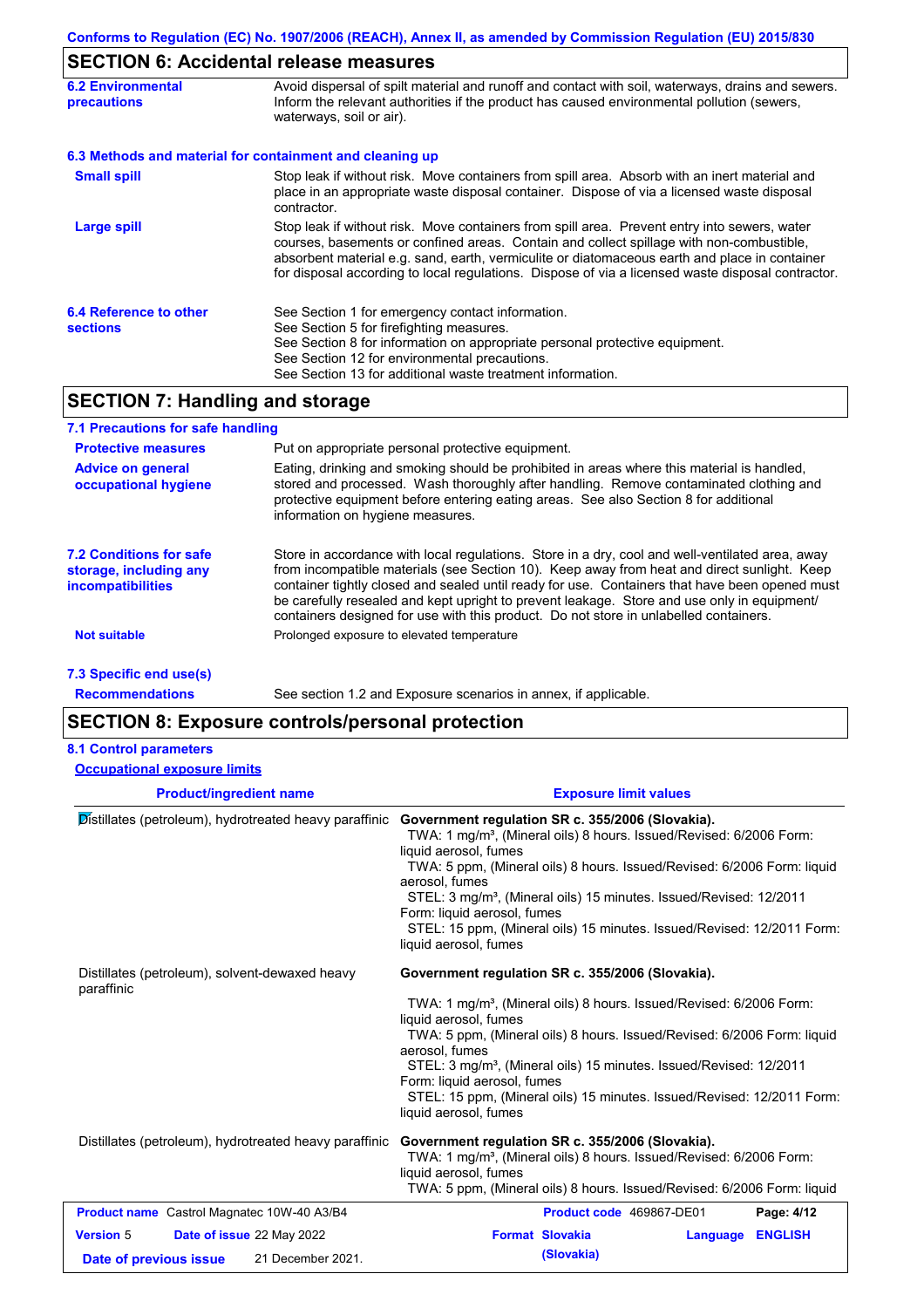### **SECTION 8: Exposure controls/personal protection**

|                                                                                            |                                   | aerosol, fumes<br>STEL: 3 mg/m <sup>3</sup> , (Mineral oils) 15 minutes. Issued/Revised: 12/2011<br>Form: liquid aerosol, fumes                                                                                                                                                                                                                                                                                                                                                                                                                                                                                                                                                                                                                                                                                                                                                                                                                                                                                            |
|--------------------------------------------------------------------------------------------|-----------------------------------|----------------------------------------------------------------------------------------------------------------------------------------------------------------------------------------------------------------------------------------------------------------------------------------------------------------------------------------------------------------------------------------------------------------------------------------------------------------------------------------------------------------------------------------------------------------------------------------------------------------------------------------------------------------------------------------------------------------------------------------------------------------------------------------------------------------------------------------------------------------------------------------------------------------------------------------------------------------------------------------------------------------------------|
|                                                                                            |                                   | STEL: 15 ppm, (Mineral oils) 15 minutes. Issued/Revised: 12/2011 Form:<br>liquid aerosol, fumes                                                                                                                                                                                                                                                                                                                                                                                                                                                                                                                                                                                                                                                                                                                                                                                                                                                                                                                            |
| Phosphorodithioic acid, mixed O,O-bis<br>(1,3-dimethylbutyl and iso-Pr) esters, zinc salts |                                   | Government regulation SR c. 355/2006 (Slovakia).                                                                                                                                                                                                                                                                                                                                                                                                                                                                                                                                                                                                                                                                                                                                                                                                                                                                                                                                                                           |
|                                                                                            |                                   | TWA: 2 mg/m <sup>3</sup> , (Zinc and its inorganic compounds) 8 hours. Issued/<br>Revised: 12/2011 Form: Inhalable fraction<br>TWA: 0.1 mg/m <sup>3</sup> , (Zinc and its inorganic compounds) 8 hours. Issued/<br>Revised: 12/2011 Form: Respirable fraction                                                                                                                                                                                                                                                                                                                                                                                                                                                                                                                                                                                                                                                                                                                                                              |
| guidance only.                                                                             |                                   | Whilst specific OELs for certain components may be shown in this section, other components may be present in any mist,<br>vapour or dust produced. Therefore, the specific OELs may not be applicable to the product as a whole and are provided for                                                                                                                                                                                                                                                                                                                                                                                                                                                                                                                                                                                                                                                                                                                                                                       |
| <b>Recommended monitoring</b><br>procedures                                                |                                   | If this product contains ingredients with exposure limits, personal, workplace atmosphere or<br>biological monitoring may be required to determine the effectiveness of the ventilation or other<br>control measures and/or the necessity to use respiratory protective equipment. Reference<br>should be made to monitoring standards, such as the following: European Standard EN 689<br>(Workplace atmospheres - Guidance for the assessment of exposure by inhalation to chemical<br>agents for comparison with limit values and measurement strategy) European Standard EN<br>14042 (Workplace atmospheres - Guide for the application and use of procedures for the<br>assessment of exposure to chemical and biological agents) European Standard EN 482<br>(Workplace atmospheres - General requirements for the performance of procedures for the<br>measurement of chemical agents) Reference to national guidance documents for methods for<br>the determination of hazardous substances will also be required. |
| <b>Derived No Effect Level</b>                                                             |                                   |                                                                                                                                                                                                                                                                                                                                                                                                                                                                                                                                                                                                                                                                                                                                                                                                                                                                                                                                                                                                                            |
| No DNELs/DMELs available.                                                                  |                                   |                                                                                                                                                                                                                                                                                                                                                                                                                                                                                                                                                                                                                                                                                                                                                                                                                                                                                                                                                                                                                            |
| <b>Predicted No Effect Concentration</b><br>No PNECs available                             |                                   |                                                                                                                                                                                                                                                                                                                                                                                                                                                                                                                                                                                                                                                                                                                                                                                                                                                                                                                                                                                                                            |
| <b>8.2 Exposure controls</b>                                                               |                                   |                                                                                                                                                                                                                                                                                                                                                                                                                                                                                                                                                                                                                                                                                                                                                                                                                                                                                                                                                                                                                            |
| <b>Appropriate engineering</b><br><b>controls</b>                                          |                                   | Provide exhaust ventilation or other engineering controls to keep the relevant airborne<br>concentrations below their respective occupational exposure limits.<br>All activities involving chemicals should be assessed for their risks to health, to ensure<br>exposures are adequately controlled. Personal protective equipment should only be considered<br>after other forms of control measures (e.g. engineering controls) have been suitably evaluated.<br>Personal protective equipment should conform to appropriate standards, be suitable for use, be<br>kept in good condition and properly maintained.<br>Your supplier of personal protective equipment should be consulted for advice on selection and<br>appropriate standards. For further information contact your national organisation for standards.<br>The final choice of protective equipment will depend upon a risk assessment. It is important to<br>ensure that all items of personal protective equipment are compatible.                    |
| <b>Individual protection measures</b>                                                      |                                   |                                                                                                                                                                                                                                                                                                                                                                                                                                                                                                                                                                                                                                                                                                                                                                                                                                                                                                                                                                                                                            |
| <b>Hygiene measures</b>                                                                    |                                   | Wash hands, forearms and face thoroughly after handling chemical products, before eating,<br>smoking and using the lavatory and at the end of the working period. Ensure that eyewash<br>stations and safety showers are close to the workstation location.                                                                                                                                                                                                                                                                                                                                                                                                                                                                                                                                                                                                                                                                                                                                                                |
| <b>Respiratory protection</b>                                                              | of the working conditions.        | In case of insufficient ventilation, wear suitable respiratory equipment.<br>The correct choice of respiratory protection depends upon the chemicals being handled, the<br>conditions of work and use, and the condition of the respiratory equipment. Safety procedures<br>should be developed for each intended application. Respiratory protection equipment should<br>therefore be chosen in consultation with the supplier/manufacturer and with a full assessment                                                                                                                                                                                                                                                                                                                                                                                                                                                                                                                                                    |
| <b>Eye/face protection</b>                                                                 | Safety glasses with side shields. |                                                                                                                                                                                                                                                                                                                                                                                                                                                                                                                                                                                                                                                                                                                                                                                                                                                                                                                                                                                                                            |
| <b>Skin protection</b>                                                                     |                                   |                                                                                                                                                                                                                                                                                                                                                                                                                                                                                                                                                                                                                                                                                                                                                                                                                                                                                                                                                                                                                            |
| <b>Hand protection</b>                                                                     | <b>General Information:</b>       |                                                                                                                                                                                                                                                                                                                                                                                                                                                                                                                                                                                                                                                                                                                                                                                                                                                                                                                                                                                                                            |
|                                                                                            |                                   | Because specific work environments and material handling practices vary, safety procedures<br>should be developed for each intended application. The correct choice of protective gloves<br>depends upon the chemicals being handled, and the conditions of work and use. Most gloves<br>provide protection for only a limited time before they must be discarded and replaced (even the<br>best chemically resistant gloves will break down after repeated chemical exposures).                                                                                                                                                                                                                                                                                                                                                                                                                                                                                                                                           |
|                                                                                            |                                   | Gloves should be chosen in consultation with the supplier / manufacturer and taking account of<br>a full assessment of the working conditions.                                                                                                                                                                                                                                                                                                                                                                                                                                                                                                                                                                                                                                                                                                                                                                                                                                                                             |
|                                                                                            | Recommended: Nitrile gloves.      |                                                                                                                                                                                                                                                                                                                                                                                                                                                                                                                                                                                                                                                                                                                                                                                                                                                                                                                                                                                                                            |
| <b>Product name</b> Castrol Magnatec 10W-40 A3/B4                                          |                                   | Product code 469867-DE01<br>Page: 5/12                                                                                                                                                                                                                                                                                                                                                                                                                                                                                                                                                                                                                                                                                                                                                                                                                                                                                                                                                                                     |

| <b>Product name</b> Castrol Magnatec 10W-40 A3/B4 |  | <b>Product code</b> 469867-DE01  |                        | Page: 5/12              |  |
|---------------------------------------------------|--|----------------------------------|------------------------|-------------------------|--|
| <b>Version 5</b>                                  |  | <b>Date of issue 22 May 2022</b> | <b>Format Slovakia</b> | <b>Language ENGLISH</b> |  |
| Date of previous issue                            |  | 21 December 2021.                | (Slovakia)             |                         |  |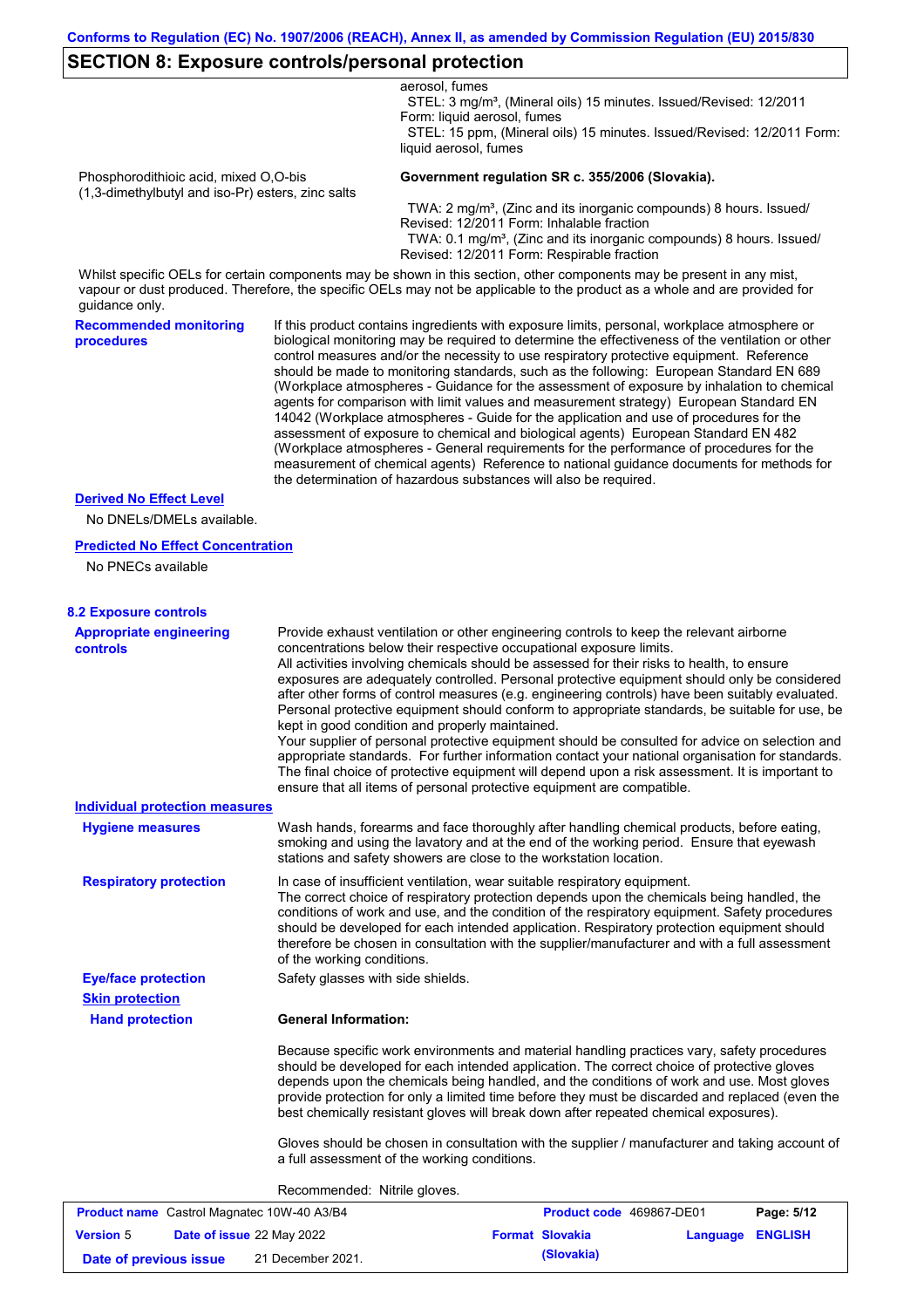# **SECTION 8: Exposure controls/personal protection**

## **Breakthrough time:**

|                                                  | Breakthrough time data are generated by glove manufacturers under laboratory test conditions<br>and represent how long a glove can be expected to provide effective permeation resistance. It<br>is important when following breakthrough time recommendations that actual workplace<br>conditions are taken into account. Always consult with your glove supplier for up-to-date<br>technical information on breakthrough times for the recommended glove type.<br>Our recommendations on the selection of gloves are as follows:                                                                                                                                                    |
|--------------------------------------------------|---------------------------------------------------------------------------------------------------------------------------------------------------------------------------------------------------------------------------------------------------------------------------------------------------------------------------------------------------------------------------------------------------------------------------------------------------------------------------------------------------------------------------------------------------------------------------------------------------------------------------------------------------------------------------------------|
|                                                  | Continuous contact:                                                                                                                                                                                                                                                                                                                                                                                                                                                                                                                                                                                                                                                                   |
|                                                  | Gloves with a minimum breakthrough time of 240 minutes, or >480 minutes if suitable gloves<br>can be obtained.<br>If suitable gloves are not available to offer that level of protection, gloves with shorter<br>breakthrough times may be acceptable as long as appropriate glove maintenance and<br>replacement regimes are determined and adhered to.                                                                                                                                                                                                                                                                                                                              |
|                                                  | Short-term / splash protection:                                                                                                                                                                                                                                                                                                                                                                                                                                                                                                                                                                                                                                                       |
|                                                  | Recommended breakthrough times as above.<br>It is recognised that for short-term, transient exposures, gloves with shorter breakthrough times<br>may commonly be used. Therefore, appropriate maintenance and replacement regimes must<br>be determined and rigorously followed.                                                                                                                                                                                                                                                                                                                                                                                                      |
|                                                  | <b>Glove Thickness:</b>                                                                                                                                                                                                                                                                                                                                                                                                                                                                                                                                                                                                                                                               |
|                                                  | For general applications, we recommend gloves with a thickness typically greater than 0.35 mm.                                                                                                                                                                                                                                                                                                                                                                                                                                                                                                                                                                                        |
|                                                  | It should be emphasised that glove thickness is not necessarily a good predictor of glove<br>resistance to a specific chemical, as the permeation efficiency of the glove will be dependent<br>on the exact composition of the glove material. Therefore, glove selection should also be based<br>on consideration of the task requirements and knowledge of breakthrough times.<br>Glove thickness may also vary depending on the glove manufacturer, the glove type and the<br>glove model. Therefore, the manufacturers' technical data should always be taken into account<br>to ensure selection of the most appropriate glove for the task.                                     |
|                                                  | Note: Depending on the activity being conducted, gloves of varying thickness may be required<br>for specific tasks. For example:                                                                                                                                                                                                                                                                                                                                                                                                                                                                                                                                                      |
|                                                  | • Thinner gloves (down to 0.1 mm or less) may be required where a high degree of manual<br>dexterity is needed. However, these gloves are only likely to give short duration protection and<br>would normally be just for single use applications, then disposed of.                                                                                                                                                                                                                                                                                                                                                                                                                  |
|                                                  | • Thicker gloves (up to 3 mm or more) may be required where there is a mechanical (as well<br>as a chemical) risk i.e. where there is abrasion or puncture potential.                                                                                                                                                                                                                                                                                                                                                                                                                                                                                                                 |
| <b>Skin and body</b>                             | Use of protective clothing is good industrial practice.<br>Personal protective equipment for the body should be selected based on the task being<br>performed and the risks involved and should be approved by a specialist before handling this<br>product.<br>Cotton or polyester/cotton overalls will only provide protection against light superficial<br>contamination that will not soak through to the skin. Overalls should be laundered on a regular<br>basis. When the risk of skin exposure is high (e.g. when cleaning up spillages or if there is a<br>risk of splashing) then chemical resistant aprons and/or impervious chemical suits and boots<br>will be required. |
| <b>Refer to standards:</b>                       | Respiratory protection: EN 529<br>Gloves: EN 420, EN 374<br>Eye protection: EN 166<br>Filtering half-mask: EN 149<br>Filtering half-mask with valve: EN 405<br>Half-mask: EN 140 plus filter<br>Full-face mask: EN 136 plus filter<br>Particulate filters: EN 143<br>Gas/combined filters: EN 14387                                                                                                                                                                                                                                                                                                                                                                                   |
| <b>Environmental exposure</b><br><b>controls</b> | Emissions from ventilation or work process equipment should be checked to ensure they<br>comply with the requirements of environmental protection legislation. In some cases, fume<br>scrubbers, filters or engineering modifications to the process equipment will be necessary to<br>reduce emissions to acceptable levels.                                                                                                                                                                                                                                                                                                                                                         |

| <b>Product name</b> Castrol Magnatec 10W-40 A3/B4 |  |                                  | <b>Product code</b> 469867-DE01 |                        | Page: 6/12              |  |
|---------------------------------------------------|--|----------------------------------|---------------------------------|------------------------|-------------------------|--|
| <b>Version 5</b>                                  |  | <b>Date of issue 22 May 2022</b> |                                 | <b>Format Slovakia</b> | <b>Language ENGLISH</b> |  |
| Date of previous issue                            |  | 21 December 2021.                |                                 | (Slovakia)             |                         |  |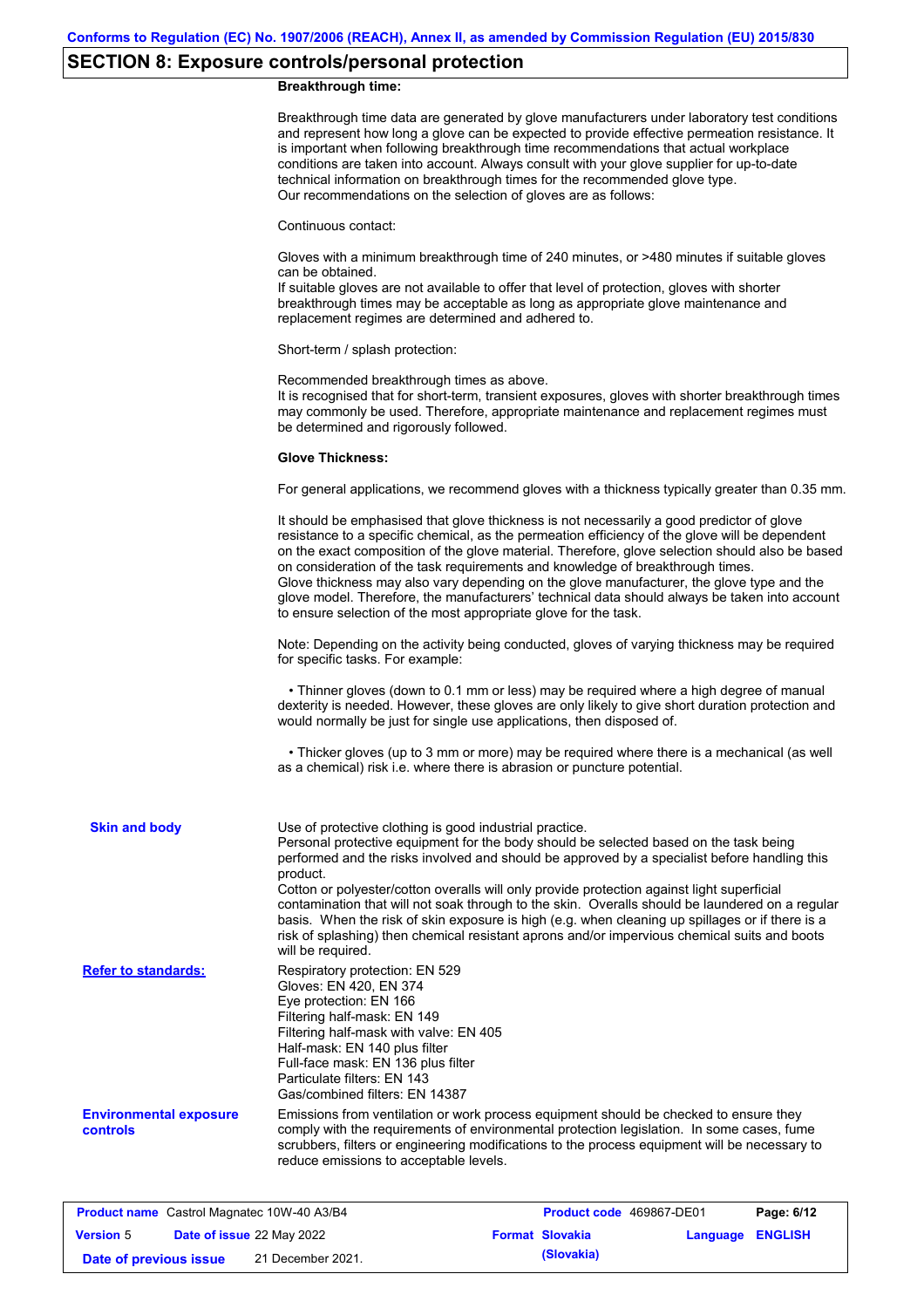## **SECTION 9: Physical and chemical properties**

The conditions of measurement of all properties are at standard temperature and pressure unless otherwise indicated.

### **9.1 Information on basic physical and chemical properties**

| <b>Appearance</b>                                      |                                                                                       |
|--------------------------------------------------------|---------------------------------------------------------------------------------------|
| <b>Physical state</b>                                  | Liguid.                                                                               |
| <b>Colour</b>                                          | Amber.                                                                                |
| <b>Odour</b>                                           | Not available.                                                                        |
| <b>Odour threshold</b>                                 | Not available.                                                                        |
| рH                                                     | Not applicable.                                                                       |
| <b>Melting point/freezing point</b>                    | Not available.                                                                        |
| Initial boiling point and boiling<br>range             | Not available.                                                                        |
| <b>Pour point</b>                                      | -42 $^{\circ}$ C                                                                      |
| <b>Flash point</b>                                     | Closed cup: 202°C (395.6°F) [Pensky-Martens]<br>Open cup: 226°C (438.8°F) [Cleveland] |
| <b>Evaporation rate</b>                                | Not available.                                                                        |
| <b>Flammability (solid, gas)</b>                       | Not available.                                                                        |
| <b>Upper/lower flammability or</b><br>explosive limits | Not available.                                                                        |
| <b>Vapour pressure</b>                                 | Not available.                                                                        |

|                                                   | Ingredient name mm Hg   kPa                                                                                                       |        |         | <b>Method</b>      | mm<br>Hg    | kPa      | <b>Method</b> |
|---------------------------------------------------|-----------------------------------------------------------------------------------------------------------------------------------|--------|---------|--------------------|-------------|----------|---------------|
|                                                   | Distillates (petroleum),<br>hydrotreated heavy<br>paraffinic                                                                      | < 0.08 | < 0.011 | <b>ASTM D 5191</b> |             |          |               |
|                                                   | Distillates (petroleum),<br>solvent-dewaxed<br>heavy paraffinic                                                                   | < 0.08 | < 0.011 | <b>ASTM D 5191</b> |             |          |               |
|                                                   | Distillates (petroleum),<br>hydrotreated heavy<br>paraffinic                                                                      | < 0.08 | < 0.011 | <b>ASTM D 5191</b> |             |          |               |
|                                                   | Phosphorodithioic acid, 0<br>mixed O,O-bis<br>(1,3-dimethylbutyl and<br>iso-Pr) esters, zinc salts                                |        | 0       | EU A.4             | $\mathbf 0$ | $\Omega$ | <b>EU A.4</b> |
| <b>Vapour density</b>                             | Not available.                                                                                                                    |        |         |                    |             |          |               |
| <b>Relative density</b>                           | Not available.                                                                                                                    |        |         |                    |             |          |               |
| <b>Density</b>                                    | <1000 kg/m <sup>3</sup> (<1 g/cm <sup>3</sup> ) at 15°C                                                                           |        |         |                    |             |          |               |
| <b>Solubility(ies)</b>                            | insoluble in water.                                                                                                               |        |         |                    |             |          |               |
| <b>Partition coefficient: n-octanol/</b><br>water | Not applicable.                                                                                                                   |        |         |                    |             |          |               |
| <b>Auto-ignition temperature</b>                  | Not available.                                                                                                                    |        |         |                    |             |          |               |
| <b>Decomposition temperature</b>                  | Not available.                                                                                                                    |        |         |                    |             |          |               |
| <b>Viscosity</b>                                  | Kinematic: 101.1 mm <sup>2</sup> /s (101.1 cSt) at 40°C<br>Kinematic: 13.8 to 16.2 mm <sup>2</sup> /s (13.8 to 16.2 cSt) at 100°C |        |         |                    |             |          |               |
| <b>Explosive properties</b>                       | Not available.                                                                                                                    |        |         |                    |             |          |               |
| <b>Oxidising properties</b>                       | Not available.                                                                                                                    |        |         |                    |             |          |               |
| <b>Particle characteristics</b>                   |                                                                                                                                   |        |         |                    |             |          |               |
| <b>Median particle size</b>                       | Not applicable.                                                                                                                   |        |         |                    |             |          |               |
| 9.2 Other information                             |                                                                                                                                   |        |         |                    |             |          |               |
| No additional information.                        |                                                                                                                                   |        |         |                    |             |          |               |

**Vapour Pressure at 20˚C Vapour pressure at 50˚C**

| <b>Product name</b> Castrol Magnatec 10W-40 A3/B4 |  |                                  | Product code 469867-DE01 |                        | Page: 7/12 |                |
|---------------------------------------------------|--|----------------------------------|--------------------------|------------------------|------------|----------------|
| <b>Version 5</b>                                  |  | <b>Date of issue 22 May 2022</b> |                          | <b>Format Slovakia</b> | Language   | <b>ENGLISH</b> |
| Date of previous issue                            |  | 21 December 2021.                |                          | (Slovakia)             |            |                |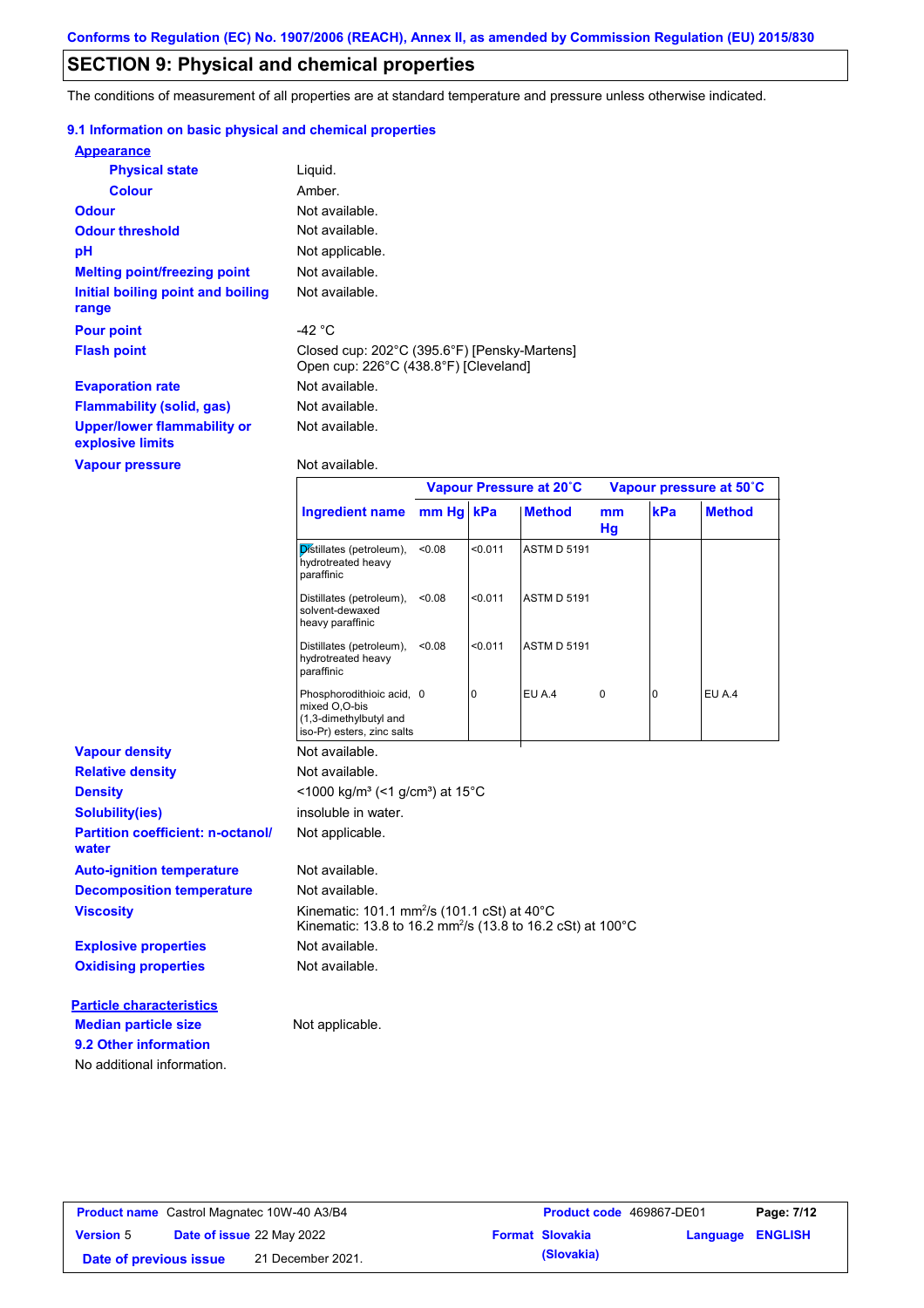| <b>SECTION 10: Stability and reactivity</b>     |                                                                                                                                                                         |
|-------------------------------------------------|-------------------------------------------------------------------------------------------------------------------------------------------------------------------------|
| <b>10.1 Reactivity</b>                          | No specific test data available for this product. Refer to Conditions to avoid and Incompatible<br>materials for additional information.                                |
| <b>10.2 Chemical stability</b>                  | The product is stable.                                                                                                                                                  |
| 10.3 Possibility of<br>hazardous reactions      | Under normal conditions of storage and use, hazardous reactions will not occur.<br>Under normal conditions of storage and use, hazardous polymerisation will not occur. |
| <b>10.4 Conditions to avoid</b>                 | Avoid all possible sources of ignition (spark or flame).                                                                                                                |
| <b>10.5 Incompatible materials</b>              | Reactive or incompatible with the following materials: oxidising materials.                                                                                             |
| <b>10.6 Hazardous</b><br>decomposition products | Under normal conditions of storage and use, hazardous decomposition products should not be<br>produced.                                                                 |

# **SECTION 11: Toxicological information**

| 11.1 Information on toxicological effects          |                                                                                                                                                                                                                                                                                                                                                                                                          |
|----------------------------------------------------|----------------------------------------------------------------------------------------------------------------------------------------------------------------------------------------------------------------------------------------------------------------------------------------------------------------------------------------------------------------------------------------------------------|
| <b>Acute toxicity estimates</b>                    |                                                                                                                                                                                                                                                                                                                                                                                                          |
| Not available.                                     |                                                                                                                                                                                                                                                                                                                                                                                                          |
| <b>Information on likely</b><br>routes of exposure | Routes of entry anticipated: Dermal, Inhalation.                                                                                                                                                                                                                                                                                                                                                         |
| <b>Potential acute health effects</b>              |                                                                                                                                                                                                                                                                                                                                                                                                          |
| <b>Inhalation</b>                                  | Exposure to decomposition products may cause a health hazard. Serious effects may be<br>delayed following exposure.                                                                                                                                                                                                                                                                                      |
| <b>Ingestion</b>                                   | No known significant effects or critical hazards.                                                                                                                                                                                                                                                                                                                                                        |
| <b>Skin contact</b>                                | Defatting to the skin. May cause skin dryness and irritation.                                                                                                                                                                                                                                                                                                                                            |
| <b>Eye contact</b>                                 | Not classified as an eye irritant. Based on data available for this or related materials.                                                                                                                                                                                                                                                                                                                |
|                                                    | <b>Symptoms related to the physical, chemical and toxicological characteristics</b>                                                                                                                                                                                                                                                                                                                      |
| <b>Inhalation</b>                                  | No specific data.                                                                                                                                                                                                                                                                                                                                                                                        |
| <b>Ingestion</b>                                   | No specific data.                                                                                                                                                                                                                                                                                                                                                                                        |
| <b>Skin contact</b>                                | Adverse symptoms may include the following:<br>irritation<br>dryness<br>cracking                                                                                                                                                                                                                                                                                                                         |
| <b>Eye contact</b>                                 | No specific data.                                                                                                                                                                                                                                                                                                                                                                                        |
|                                                    | Delayed and immediate effects as well as chronic effects from short and long-term exposure                                                                                                                                                                                                                                                                                                               |
| <b>Inhalation</b>                                  | Overexposure to the inhalation of airborne droplets or aerosols may cause irritation of the<br>respiratory tract.                                                                                                                                                                                                                                                                                        |
| <b>Ingestion</b>                                   | Ingestion of large quantities may cause nausea and diarrhoea.                                                                                                                                                                                                                                                                                                                                            |
| <b>Skin contact</b>                                | Prolonged or repeated contact can defat the skin and lead to irritation and/or dermatitis.                                                                                                                                                                                                                                                                                                               |
| <b>Eye contact</b>                                 | Potential risk of transient stinging or redness if accidental eye contact occurs.                                                                                                                                                                                                                                                                                                                        |
| <b>Potential chronic health effects</b>            |                                                                                                                                                                                                                                                                                                                                                                                                          |
| <b>General</b>                                     | USED ENGINE OILS<br>Combustion products resulting from the operation of internal combustion engines contaminate<br>engine oils during use. Used engine oil may contain hazardous components which have the<br>potential to cause skin cancer. Frequent or prolonged contact with all types and makes of used<br>engine oil must therefore be avoided and a high standard of personal hygiene maintained. |
| <b>Carcinogenicity</b>                             | No known significant effects or critical hazards.                                                                                                                                                                                                                                                                                                                                                        |
| <b>Mutagenicity</b>                                | No known significant effects or critical hazards.                                                                                                                                                                                                                                                                                                                                                        |
| <b>Developmental effects</b>                       | No known significant effects or critical hazards.                                                                                                                                                                                                                                                                                                                                                        |
| <b>Fertility effects</b>                           | No known significant effects or critical hazards.                                                                                                                                                                                                                                                                                                                                                        |

| <b>Product name</b> Castrol Magnatec 10W-40 A3/B4 |                                  |                   | <b>Product code</b> 469867-DE01 |                        | Page: 8/12              |  |
|---------------------------------------------------|----------------------------------|-------------------|---------------------------------|------------------------|-------------------------|--|
| <b>Version 5</b>                                  | <b>Date of issue 22 May 2022</b> |                   |                                 | <b>Format Slovakia</b> | <b>Language ENGLISH</b> |  |
| Date of previous issue                            |                                  | 21 December 2021. |                                 | (Slovakia)             |                         |  |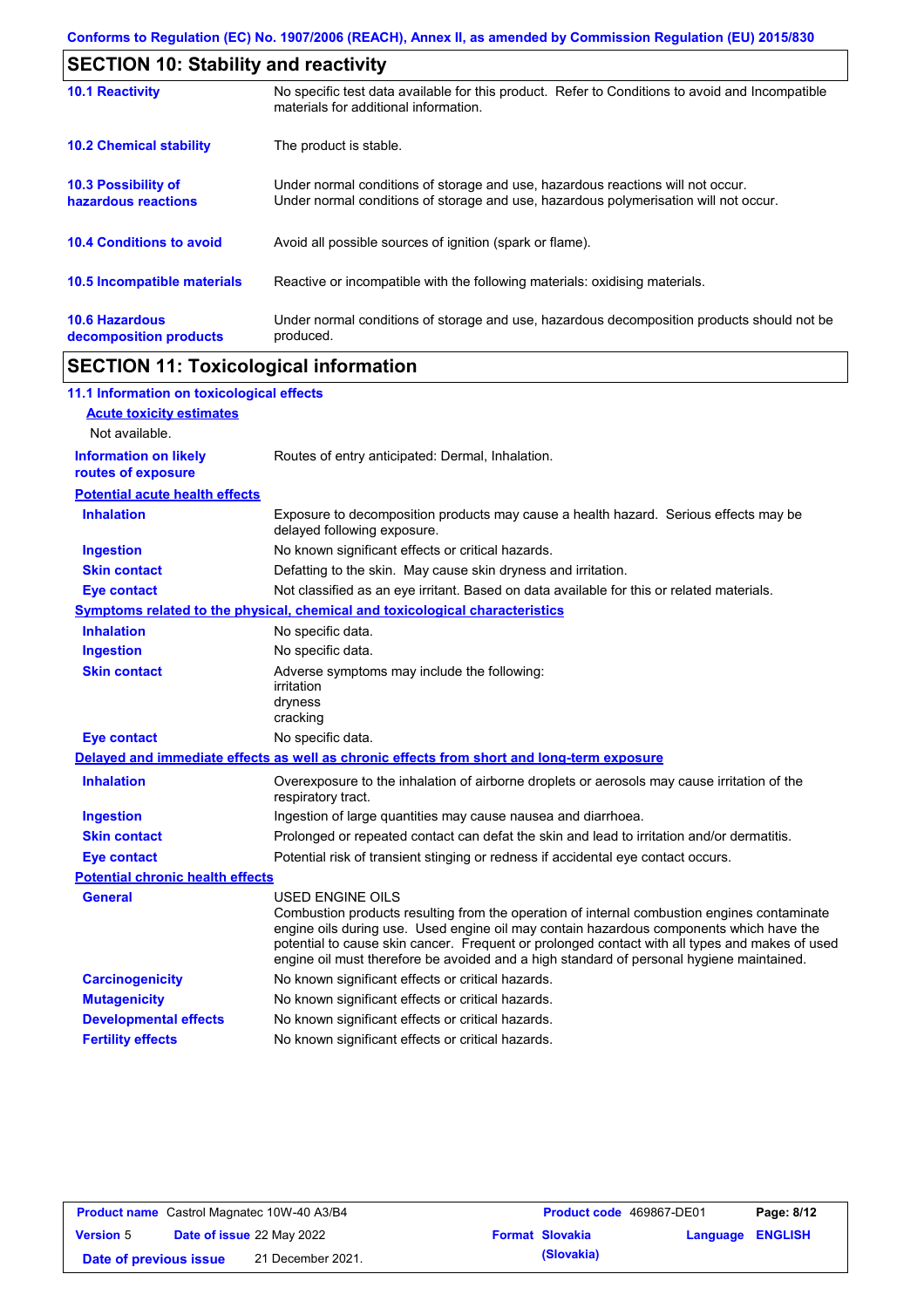## **SECTION 12: Ecological information**

### **12.1 Toxicity**

**Environmental hazards** Not classified as dangerous

#### **12.2 Persistence and degradability**

Expected to be biodegradable.

#### **12.3 Bioaccumulative potential**

This product is not expected to bioaccumulate through food chains in the environment.

| <b>12.4 Mobility in soil</b>                                  |                                                                      |
|---------------------------------------------------------------|----------------------------------------------------------------------|
| <b>Soil/water partition</b><br>coefficient (K <sub>oc</sub> ) | Not available.                                                       |
| <b>Mobility</b>                                               | Spillages may penetrate the soil causing ground water contamination. |

#### **12.5 Results of PBT and vPvB assessment**

Product does not meet the criteria for PBT or vPvB according to Regulation (EC) No. 1907/2006, Annex XIII.

### **12.6 Other adverse effects**

| <b>Other ecological information</b> | Spills may form a film on water surfaces causing physical damage to organisms. Oxygen |
|-------------------------------------|---------------------------------------------------------------------------------------|
|                                     | transfer could also be impaired.                                                      |

### **SECTION 13: Disposal considerations**

#### **13.1 Waste treatment methods**

### **Product**

**Methods of disposal**

Where possible, arrange for product to be recycled. Dispose of via an authorised person/ licensed waste disposal contractor in accordance with local regulations.

## **Hazardous waste** Yes.

### **European waste catalogue (EWC)**

| Waste code | <b>Waste designation</b>                                         |
|------------|------------------------------------------------------------------|
| 13 02 05*  | Imineral-based non-chlorinated engine, gear and lubricating oils |

However, deviation from the intended use and/or the presence of any potential contaminants may require an alternative waste disposal code to be assigned by the end user.

#### **Packaging**

**Methods of disposal Special precautions** Where possible, arrange for product to be recycled. Dispose of via an authorised person/ licensed waste disposal contractor in accordance with local regulations. This material and its container must be disposed of in a safe way. Care should be taken when handling emptied containers that have not been cleaned or rinsed out. Empty containers or liners may retain some product residues. Empty containers represent a fire hazard as they may contain flammable product residues and vapour. Never weld, solder or braze empty containers. Avoid dispersal of spilt material and runoff and contact with soil, waterways, drains and sewers. **References** Commission 2014/955/EU Directive 2008/98/EC

## **SECTION 14: Transport information**

|                                                | <b>ADR/RID</b>                                    | <b>ADN</b>     | <b>IMDG</b>                          | <b>IATA</b>                |
|------------------------------------------------|---------------------------------------------------|----------------|--------------------------------------|----------------------------|
| 14.1 UN number                                 | Not regulated.                                    | Not regulated. | Not regulated.                       | Not regulated.             |
| 14.2 UN proper<br>shipping name                |                                                   |                |                                      |                            |
| <b>14.3 Transport</b><br>hazard class(es)      |                                                   |                |                                      |                            |
| <b>14.4 Packing</b><br>group                   |                                                   |                |                                      |                            |
| 14.5<br><b>Environmental</b><br><b>hazards</b> | No.                                               | No.            | No.                                  | No.                        |
|                                                | <b>Product name</b> Castrol Magnatec 10W-40 A3/B4 |                | Product code 469867-DE01             | Page: 9/12                 |
| <b>Version 5</b><br>Date of previous issue     | Date of issue 22 May 2022<br>21 December 2021.    |                | <b>Format Slovakia</b><br>(Slovakia) | <b>ENGLISH</b><br>Language |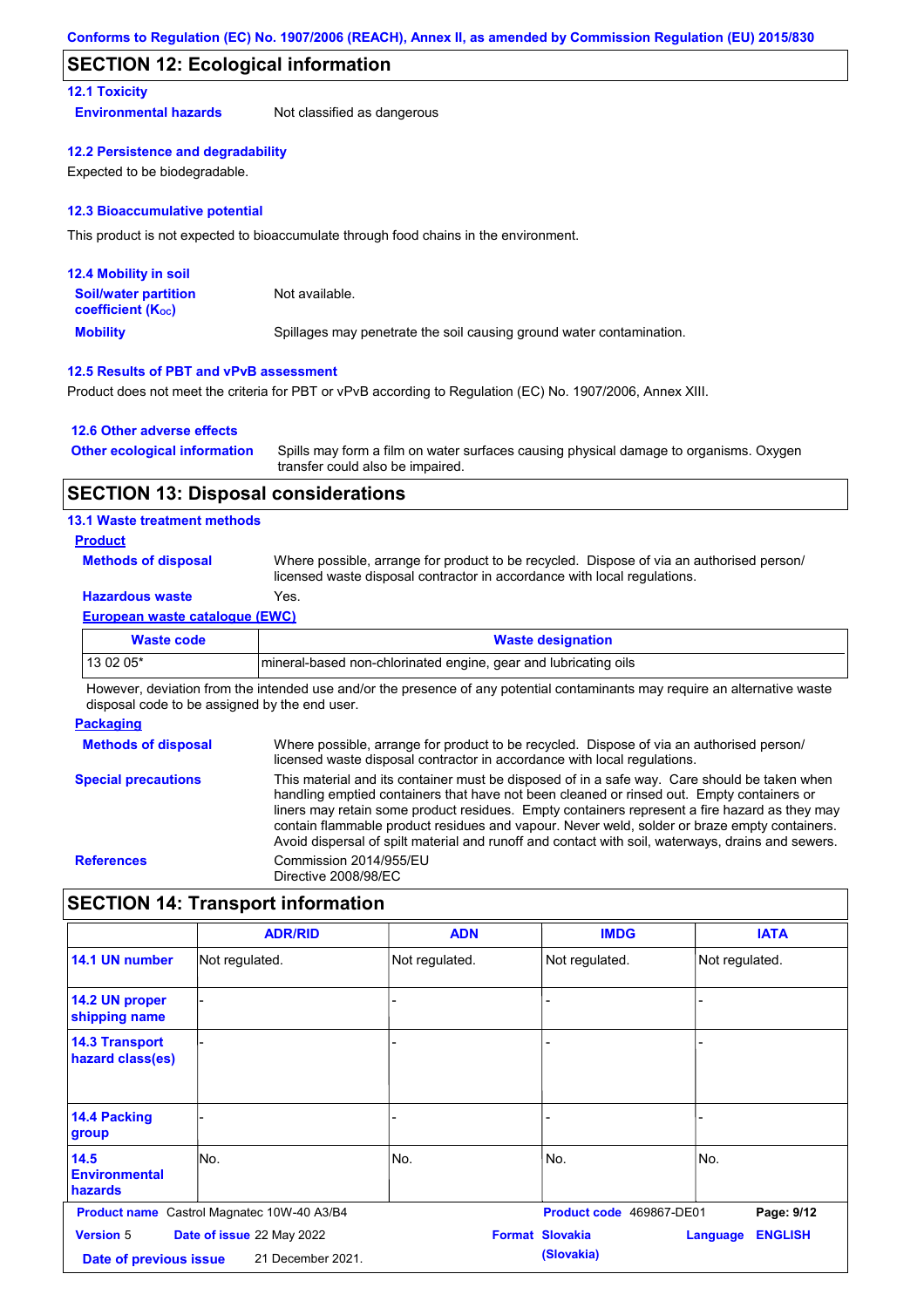|                                                                                                                                                                                            | Conforms to Regulation (EC) No. 1907/2006 (REACH), Annex II, as amended by Commission Regulation (EU) 2015/830                                                                            |
|--------------------------------------------------------------------------------------------------------------------------------------------------------------------------------------------|-------------------------------------------------------------------------------------------------------------------------------------------------------------------------------------------|
| <b>SECTION 14: Transport information</b>                                                                                                                                                   |                                                                                                                                                                                           |
| <b>Additional</b><br><b>information</b>                                                                                                                                                    |                                                                                                                                                                                           |
| <b>14.6 Special precautions for</b><br>user                                                                                                                                                | Not available.                                                                                                                                                                            |
| <b>14.7 Transport in bulk</b><br>according to IMO<br><b>instruments</b>                                                                                                                    | Not available.                                                                                                                                                                            |
| <b>SECTION 15: Regulatory information</b>                                                                                                                                                  |                                                                                                                                                                                           |
| EU Regulation (EC) No. 1907/2006 (REACH)<br><b>Annex XIV</b><br>None of the components are listed.<br><b>Substances of very high concern</b><br>None of the components are listed.         | 15.1 Safety, health and environmental regulations/legislation specific for the substance or mixture<br><b>Annex XIV - List of substances subject to authorisation</b>                     |
| EU Regulation (EC) No. 1907/2006 (REACH)<br><b>Annex XVII - Restrictions</b><br>on the manufacture,<br>placing on the market<br>and use of certain                                         | Not applicable.                                                                                                                                                                           |
| dangerous substances,<br>mixtures and articles                                                                                                                                             |                                                                                                                                                                                           |
| <b>Other regulations</b>                                                                                                                                                                   |                                                                                                                                                                                           |
| <b>REACH Status</b>                                                                                                                                                                        | The company, as identified in Section 1, sells this product in the EU in compliance with the<br>current requirements of REACH.                                                            |
| <b>United States inventory</b><br>(TSCA 8b)                                                                                                                                                | At least one component is not listed.                                                                                                                                                     |
| <b>Australia inventory (AIIC)</b>                                                                                                                                                          | At least one component is not listed.                                                                                                                                                     |
| <b>Canada inventory</b>                                                                                                                                                                    | At least one component is not listed.                                                                                                                                                     |
| <b>China inventory (IECSC)</b>                                                                                                                                                             | At least one component is not listed.                                                                                                                                                     |
| <b>Japan inventory (CSCL)</b>                                                                                                                                                              | At least one component is not listed.                                                                                                                                                     |
| <b>Korea inventory (KECI)</b><br><b>Philippines inventory</b><br>(PICCS)                                                                                                                   | All components are listed or exempted.<br>At least one component is not listed.                                                                                                           |
| <b>Taiwan Chemical</b><br><b>Substances Inventory</b><br>(TCSI)                                                                                                                            | All components are listed or exempted.                                                                                                                                                    |
| Ozone depleting substances (1005/2009/EU)<br>Not listed.                                                                                                                                   |                                                                                                                                                                                           |
| Prior Informed Consent (PIC) (649/2012/EU)<br>Not listed.                                                                                                                                  |                                                                                                                                                                                           |
| <b>Persistent Organic Pollutants</b><br>Not listed.                                                                                                                                        |                                                                                                                                                                                           |
| <b>EU - Water framework directive - Priority substances</b><br>None of the components are listed.<br><b>Seveso Directive</b><br>This product is not controlled under the Seveso Directive. |                                                                                                                                                                                           |
| <b>15.2 Chemical safety</b><br>assessment                                                                                                                                                  | A Chemical Safety Assessment has been carried out for one or more of the substances within<br>this mixture. A Chemical Safety Assessment has not been carried out for the mixture itself. |

| <b>Product name</b> Castrol Magnatec 10W-40 A3/B4 |  | <b>Product code</b> 469867-DE01  |  | Page: 10/12            |                         |  |
|---------------------------------------------------|--|----------------------------------|--|------------------------|-------------------------|--|
| <b>Version 5</b>                                  |  | <b>Date of issue 22 May 2022</b> |  | <b>Format Slovakia</b> | <b>Language ENGLISH</b> |  |
| Date of previous issue                            |  | 21 December 2021.                |  | (Slovakia)             |                         |  |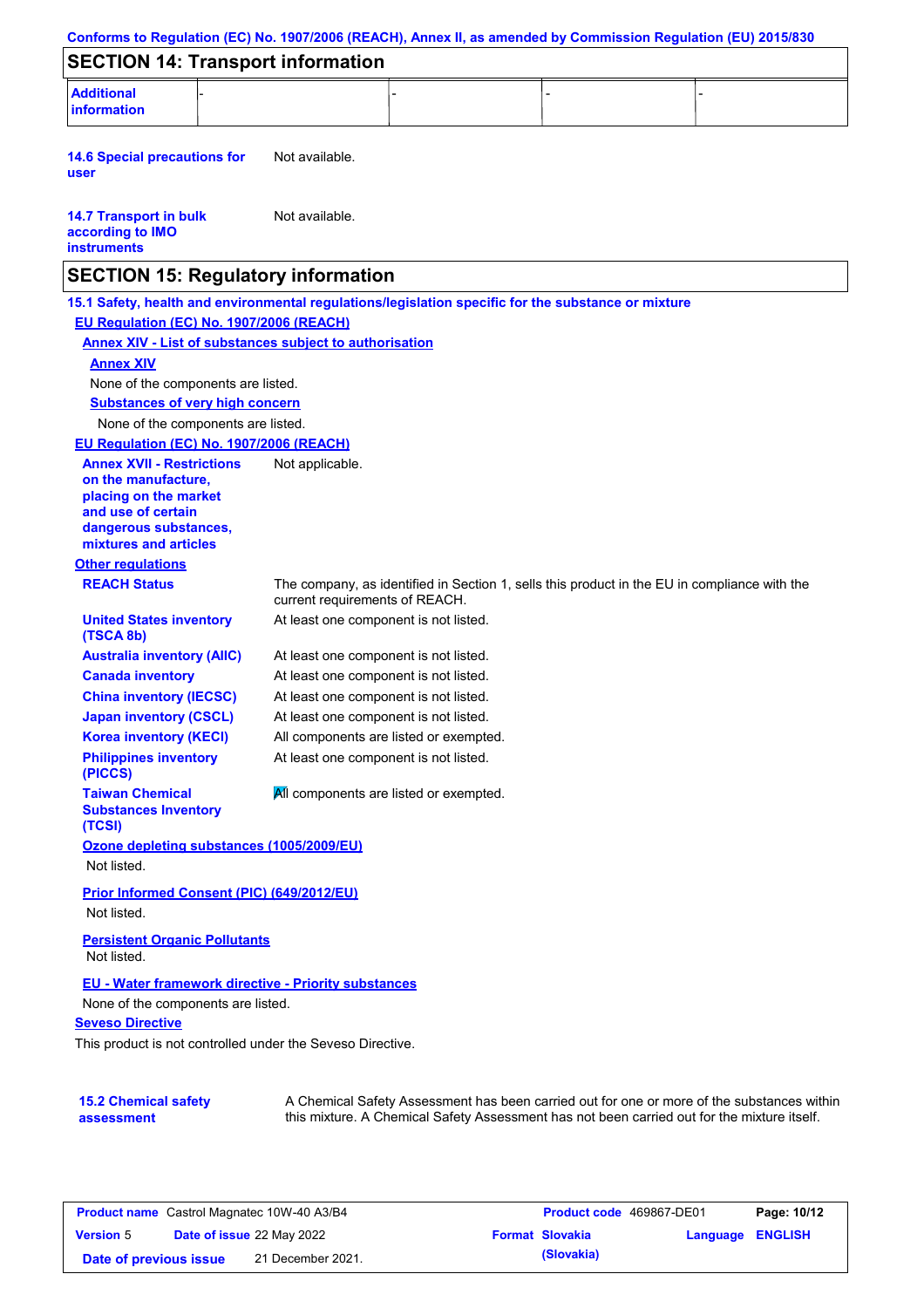## **SECTION 16: Other information**

| <b>Abbreviations and acronyms</b> | ADN = European Provisions concerning the International Carriage of Dangerous Goods by<br>Inland Waterway                   |
|-----------------------------------|----------------------------------------------------------------------------------------------------------------------------|
|                                   | ADR = The European Agreement concerning the International Carriage of Dangerous Goods by                                   |
|                                   | Road                                                                                                                       |
|                                   | ATE = Acute Toxicity Estimate                                                                                              |
|                                   | BCF = Bioconcentration Factor                                                                                              |
|                                   | CAS = Chemical Abstracts Service                                                                                           |
|                                   | CLP = Classification, Labelling and Packaging Regulation [Regulation (EC) No. 1272/2008]                                   |
|                                   | CSA = Chemical Safety Assessment                                                                                           |
|                                   | CSR = Chemical Safety Report                                                                                               |
|                                   | DMEL = Derived Minimal Effect Level                                                                                        |
|                                   | DNEL = Derived No Effect Level                                                                                             |
|                                   | EINECS = European Inventory of Existing Commercial chemical Substances                                                     |
|                                   | ES = Exposure Scenario                                                                                                     |
|                                   | EUH statement = CLP-specific Hazard statement                                                                              |
|                                   | EWC = European Waste Catalogue                                                                                             |
|                                   | GHS = Globally Harmonized System of Classification and Labelling of Chemicals                                              |
|                                   | IATA = International Air Transport Association                                                                             |
|                                   | IBC = Intermediate Bulk Container                                                                                          |
|                                   | IMDG = International Maritime Dangerous Goods                                                                              |
|                                   | LogPow = logarithm of the octanol/water partition coefficient                                                              |
|                                   | MARPOL = International Convention for the Prevention of Pollution From Ships, 1973 as                                      |
|                                   | modified by the Protocol of 1978. ("Marpol" = marine pollution)                                                            |
|                                   | OECD = Organisation for Economic Co-operation and Development                                                              |
|                                   | PBT = Persistent, Bioaccumulative and Toxic                                                                                |
|                                   | <b>PNEC = Predicted No Effect Concentration</b>                                                                            |
|                                   | REACH = Registration, Evaluation, Authorisation and Restriction of Chemicals Regulation                                    |
|                                   | [Regulation (EC) No. 1907/2006]                                                                                            |
|                                   | RID = The Regulations concerning the International Carriage of Dangerous Goods by Rail                                     |
|                                   | <b>RRN = REACH Registration Number</b>                                                                                     |
|                                   | SADT = Self-Accelerating Decomposition Temperature                                                                         |
|                                   | SVHC = Substances of Very High Concern                                                                                     |
|                                   | STOT-RE = Specific Target Organ Toxicity - Repeated Exposure<br>STOT-SE = Specific Target Organ Toxicity - Single Exposure |
|                                   | $TWA = Time$ weighted average                                                                                              |
|                                   | $UN = United Nations$                                                                                                      |
|                                   | UVCB = Complex hydrocarbon substance                                                                                       |
|                                   | VOC = Volatile Organic Compound                                                                                            |
|                                   | vPvB = Very Persistent and Very Bioaccumulative                                                                            |
|                                   | Varies = may contain one or more of the following 64741-88-4 / RRN 01-2119488706-23,                                       |
|                                   | 64741-89-5 / RRN 01-2119487067-30, 64741-95-3 / RRN 01-2119487081-40, 64741-96-4/ RRN                                      |
|                                   | 01-2119483621-38, 64742-01-4 / RRN 01-2119488707-21, 64742-44-5 / RRN                                                      |
|                                   | 01-2119985177-24, 64742-45-6, 64742-52-5 / RRN 01-2119467170-45, 64742-53-6 / RRN                                          |
|                                   | 01-2119480375-34, 64742-54-7 / RRN 01-2119484627-25, 64742-55-8 / RRN                                                      |
|                                   | 01-2119487077-29, 64742-56-9 / RRN 01-2119480132-48, 64742-57-0 / RRN                                                      |
|                                   | 01-2119489287-22, 64742-58-1, 64742-62-7 / RRN 01-2119480472-38, 64742-63-8,                                               |
|                                   | 64742-65-0 / RRN 01-2119471299-27, 64742-70-7 / RRN 01-2119487080-42, 72623-85-9 /                                         |
|                                   | RRN 01-2119555262-43, 72623-86-0 / RRN 01-2119474878-16, 72623-87-1 / RRN                                                  |
|                                   | 01-2119474889-13                                                                                                           |
|                                   |                                                                                                                            |

### **Procedure used to derive the classification according to Regulation (EC) No. 1272/2008 [CLP/GHS]**

| <b>Classification</b>                                                           |                                                                 | <b>Justification</b>                                                                                                                                                                 |
|---------------------------------------------------------------------------------|-----------------------------------------------------------------|--------------------------------------------------------------------------------------------------------------------------------------------------------------------------------------|
| Not classified.                                                                 |                                                                 |                                                                                                                                                                                      |
| <b>Full text of abbreviated H</b><br><b>statements</b>                          | H304<br>H315<br>H318<br>H411                                    | May be fatal if swallowed and enters airways.<br>Causes skin irritation.<br>Causes serious eye damage.<br>Toxic to aquatic life with long lasting effects.                           |
| <b>Full text of classifications</b><br><b>[CLP/GHS]</b>                         | Aquatic Chronic 2<br>Asp. Tox. 1<br>Eye Dam. 1<br>Skin Irrit. 2 | LONG-TERM (CHRONIC) AQUATIC HAZARD - Category 2<br><b>ASPIRATION HAZARD - Category 1</b><br>SERIOUS EYE DAMAGE/EYE IRRITATION - Category 1<br>SKIN CORROSION/IRRITATION - Category 2 |
| <b>History</b>                                                                  |                                                                 |                                                                                                                                                                                      |
| Date of issue/Date of<br>revision                                               | 22/05/2022.                                                     |                                                                                                                                                                                      |
| Date of previous issue                                                          | 21/12/2021.                                                     |                                                                                                                                                                                      |
| <b>Prepared by</b>                                                              | <b>Product Stewardship</b>                                      |                                                                                                                                                                                      |
| $\nabla$ Indicates information that has changed from previously issued version. |                                                                 |                                                                                                                                                                                      |

### **Notice to reader**

| <b>Product name</b> Castrol Magnatec 10W-40 A3/B4 |  | <b>Product code</b> 469867-DE01  |  | Page: 11/12            |                  |  |
|---------------------------------------------------|--|----------------------------------|--|------------------------|------------------|--|
| <b>Version 5</b>                                  |  | <b>Date of issue 22 May 2022</b> |  | <b>Format Slovakia</b> | Language ENGLISH |  |
| Date of previous issue                            |  | 21 December 2021.                |  | (Slovakia)             |                  |  |